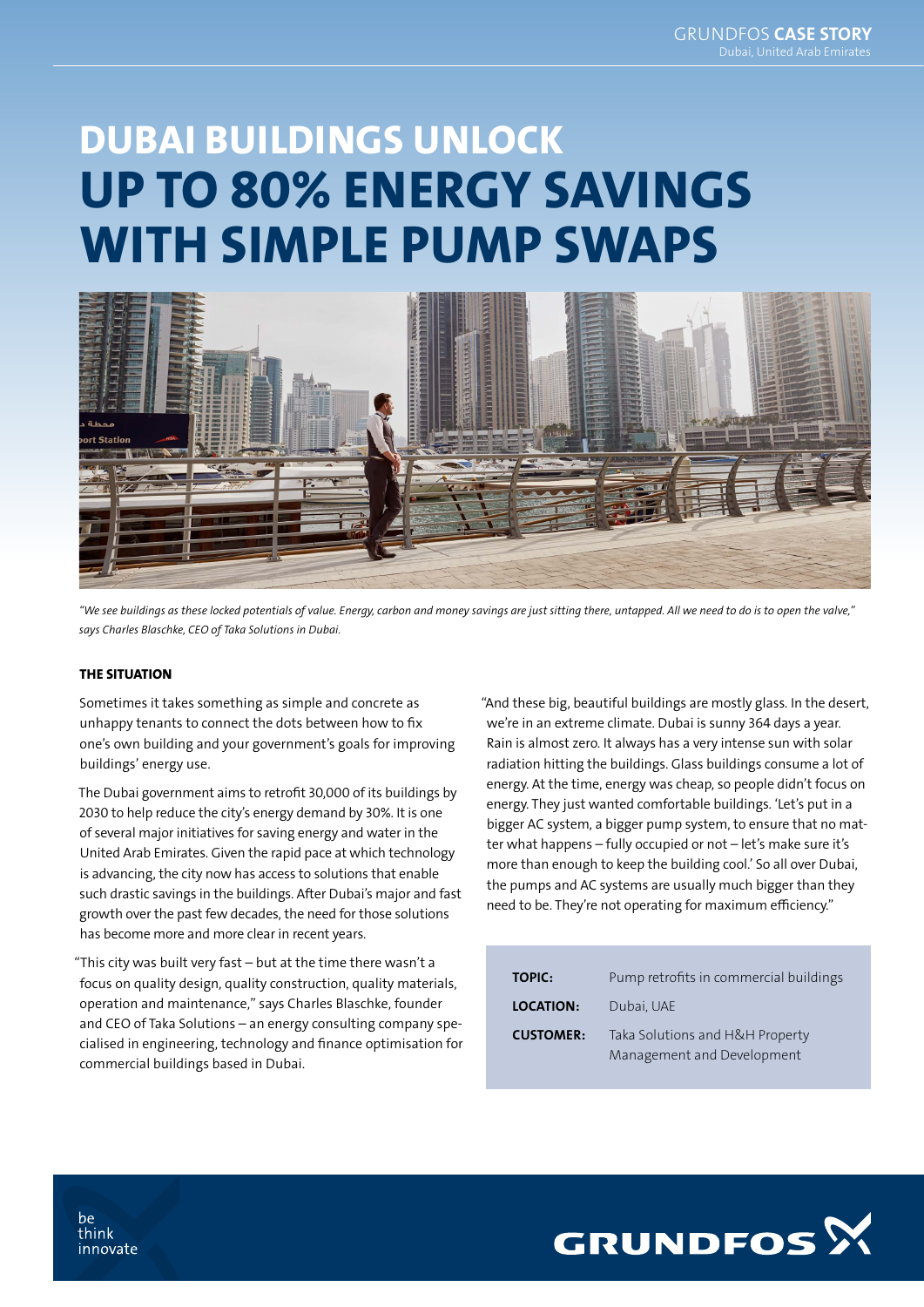

*Indigo Tower, Dubailand, Dubai*

### INDIGO TOWER'S 'JET ENGINE'

Indigo Tower is one of those buildings constructed in the rush and with a way-too-large AC system. It is a typical, mid-sized building around ten years old in one of Dubai's developments north of the city. It has eight stories of apartments. The pump room is on the roof – just over rooms 812, 813 and 805. The residents in those rooms particularly described the noise above their ceilings as "constant – like a jet engine."

"People were trying to live and sleep there – it's an apartment building. All they could hear was this loud, rattling noise that never went away," says Charles Blaschke. "Because of the AC demands in this hot region, AC literally runs 24/7, 365 days a year. There wasn't an hour of the year that they were comfortable and having issues with their experience in the building. There was a huge drive to solve this problem."

Indigo Tower's owner, H&H Property Management and Development, was also experiencing unusually high electricity costs at two of its other buildings, Green Tower (commercial) and Falcon Tower (residential), in the Deira District of Dubai. Portfolio Manager Vasileios Vatistas suspected it also had to do with the pumping and chilling systems. This was when his company got in touch with Taka Solutions.

## GRUNDFOS ENERGY CHECK

Taka Solutions worked with Grundfos to determine the problems around the existing HVAC (heating, ventilation and air conditioning) pumping systems. A Grundfos Energy Check determined that the buildings were equipped with oversized pumps, inefficient operation and poor balancing in their constant, primary chiller systems. The pumps ran at constant speed. The Delta-T (the temperature difference between the supply and return chilled water) was only 1 degree Celsius – which in a building's chilling system means extreme inefficiency.

Thus, Grundfos recommended changing to close-coupled, end-suction pumps with variable frequency drives – intelligent NB-E pumps. These could provide the exact flow requirements to the chillers without wastage and improve the Delta-T to five degrees Celsius. A simple, turnkey solution.

"When we saw that the pumps in these three buildings – Indigo, Green and Falcon – were wasting energy, were vibrating, were causing noise issues, weren't reliable and had savings potential, we saw this as a real winner and equipment to replace," says Taka Solutions' Charles Blaschke.

And then Taka Solutions offered to replace the old pumps… for free.

"It's a fact that many people from our team were sceptical about this," says H&H's Vasileios Vatistas on the performance-based contract. But it did not take long to understand how it worked. The energy savings would pay for the pump upgrade.



*"I'm really keen to say it was worth it," says Vasileios Vatistas, Portfolio Manager, H&H Property Management and Development, on the Grundfos Energy Check and Taka Solutions pump and chiller system upgrade at three buildings in Dubai.*

GRUNDFOS Holding A/S Poul Due Jensens Vej 7 DK-8850 Bjerringbro Tel: +45 87 50 14 00 www.grundfos.com

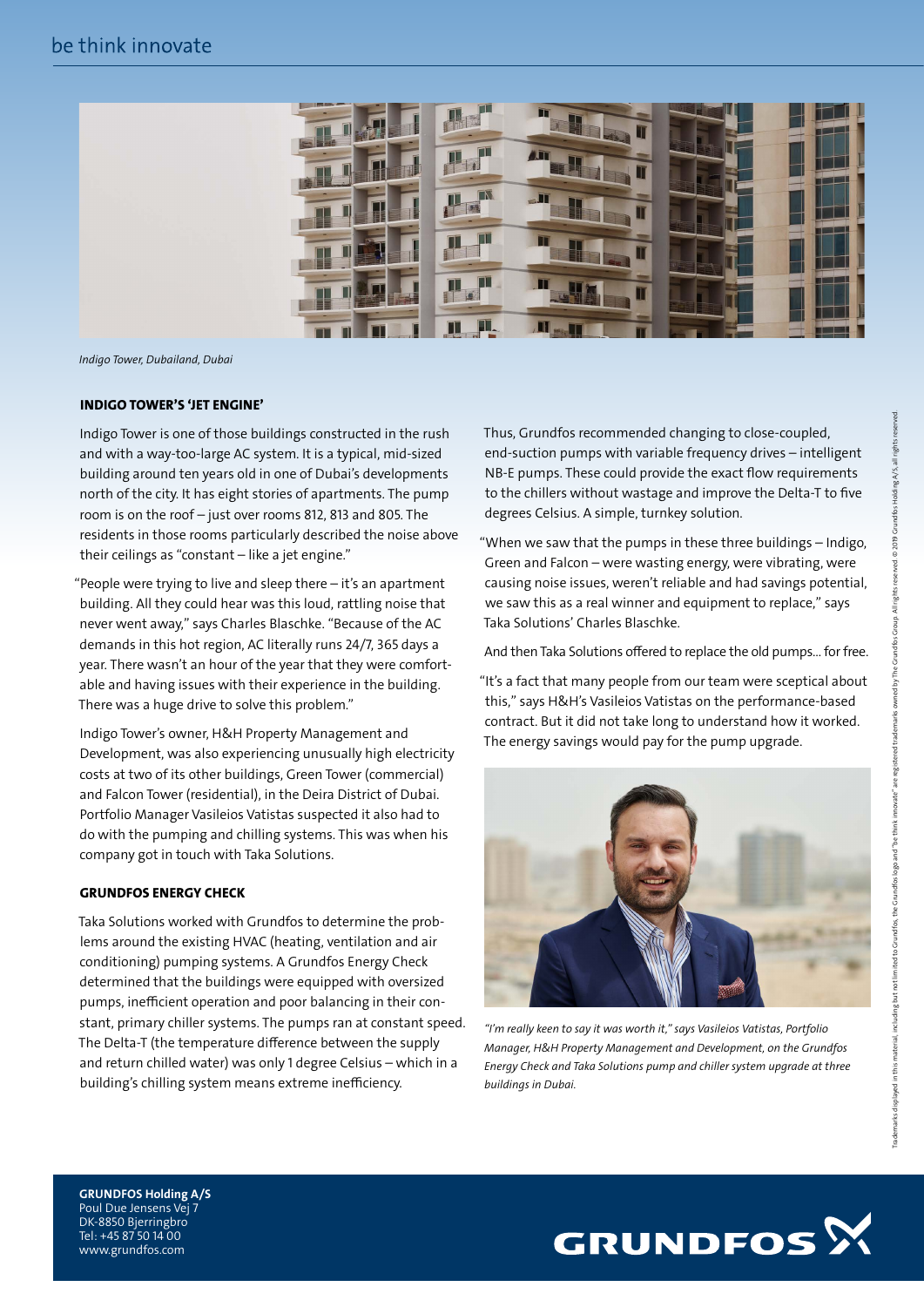### THE SOLUTION

"The idea is really simple," he says of the performance-based contract. "Taka Solutions has return on investment based on the savings that those buildings will perform. It's a win-win situation, because we get new, state-of-the-art equipment. We extend the lifespan of our assets. We can provide a better environment to our residents, which is really important for us in H&H. And Taka Solutions gets its money back from the energy savings over some years – depending on the agreement we have."

#### IMMEDIATE RESULTS

H&H saw results almost immediately. At Indigo Tower, the pumps previously used 36 kW every hour. After the upgrade, they used between 7-10 kW/h. Now two years in operation, they use 81% less electricity than previously. In addition, pump efficiency is not only better, but also the efficiency of the whole HVAC system. Actual payback time on the investment is just eight months.

"With everything we do, we're only paid from the savings we generate," says Charles Blaschke. "We have to ensure that a project is designed for the long term. Working with quality partners and equipment suppliers like Grundfos across our projects is key, because it gives us peace of mind. We know we can trust them. We know what they put in is right. It's going to be the right optimised solution. Not just today, but also tomorrow."



*Falcon Tower, Deira, Dubai*

"I'm keen to say it was worth it. We changed to state-of-the-art equipment and achieved energy savings of 50-80%."

> *– Vasileios Vatistas, Portfolio Manager, H&H Property Management and Development*



*Vasileios Vatistas of H&H (left) and Indigo Tower's Facility Manager learn how to monitor the Grundfos NBE pumps via a smartphone Grundfos GO app from a Grundfos Service technician (right).*



be think innovate